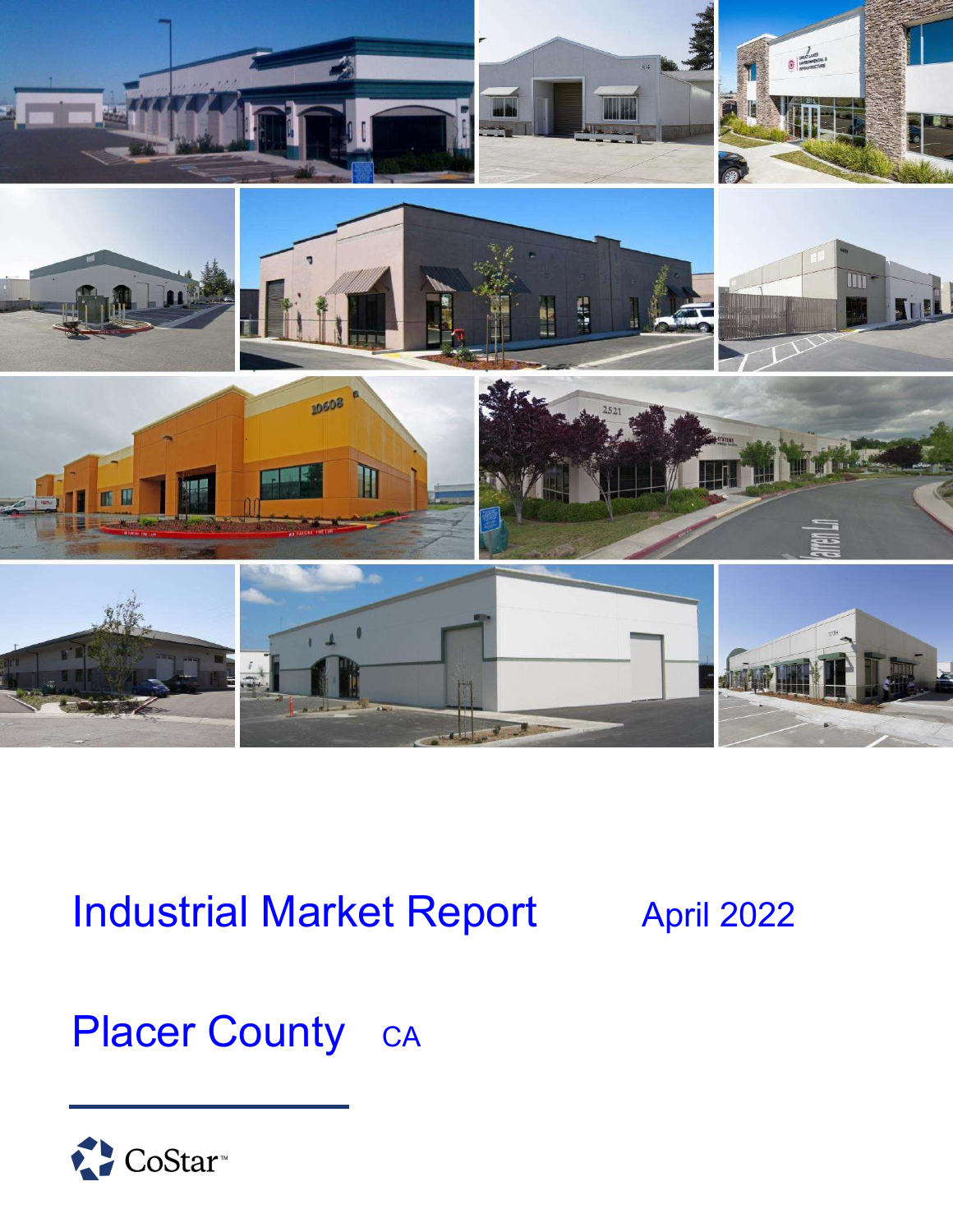INVENTORY SF 19.7M +0% Prior Period 19.7M

UNDER CONSTRUCTION SF 99.5K +1,342.6% Prior Period 6.9K



VACANCY RATE 3.0% -0.8% Prior Period 3.8%

MARKET RENT/SF \$10.88 +8.8% Prior Period \$10.00

MARKET SALE PRICE/SF \$188 +8.4% Prior Period \$174



#### **Key Metrics**

| <b>Availability</b>        |                    | <b>Inventory</b>                 |                  |
|----------------------------|--------------------|----------------------------------|------------------|
| Vacant SF                  | 589K 4             | <b>Existing Buildings</b>        | 729 ♦            |
| Sublet SF                  | 483K 4             | <b>Under Construction Avg SF</b> | 16.6K $\sqrt{ }$ |
| <b>Availability Rate</b>   | $5.0\%$ $\uparrow$ | 12 Mo Demolished SF              | $\circ$          |
| Available SF               | 992K 4             | 12 Mo Occupancy % at Delivery    |                  |
| Available Asking Rent/SF   | \$8.53 $\triangle$ | 12 Mo Construction Starts SF     | 92K 4            |
| Occupancy Rate             | $97.0\%$ $\star$   | 12 Mo Delivered SF               | $0 \sqrt{ }$     |
| <b>Percent Leased Rate</b> | 97.8% $\uparrow$   | 12 Mo Avg Delivered SF           |                  |

|                                   | <b>Sales Past Year</b> | <b>Demand</b>                   |                 |
|-----------------------------------|------------------------|---------------------------------|-----------------|
| Asking Price Per SF               | $$175$ $\AA$           | 12 Mo Net Absorp % of Inventory | $0.8\%$ $\star$ |
| Sale to Asking Price Differential | $-2.2\%$ $\uparrow$    | 12 Mo Leased SF                 | 639K 4          |
| Sales Volume                      | $$123M$ $\downarrow$   | Months on Market                | $3.4 \sqrt{ }$  |
| <b>Properties Sold</b>            | 60 4                   | Months to Lease                 |                 |
| Months to Sale                    | $9.0 \star$            | Months Vacant                   |                 |
| For Sale Listings                 | 13 <sub>4</sub>        | 24 Mo Lease Renewal Rate        | 86.7%           |
| <b>Total For Sale SF</b>          | 754K A                 | Population Growth 5 Yrs         | 6.5%            |



Page 1

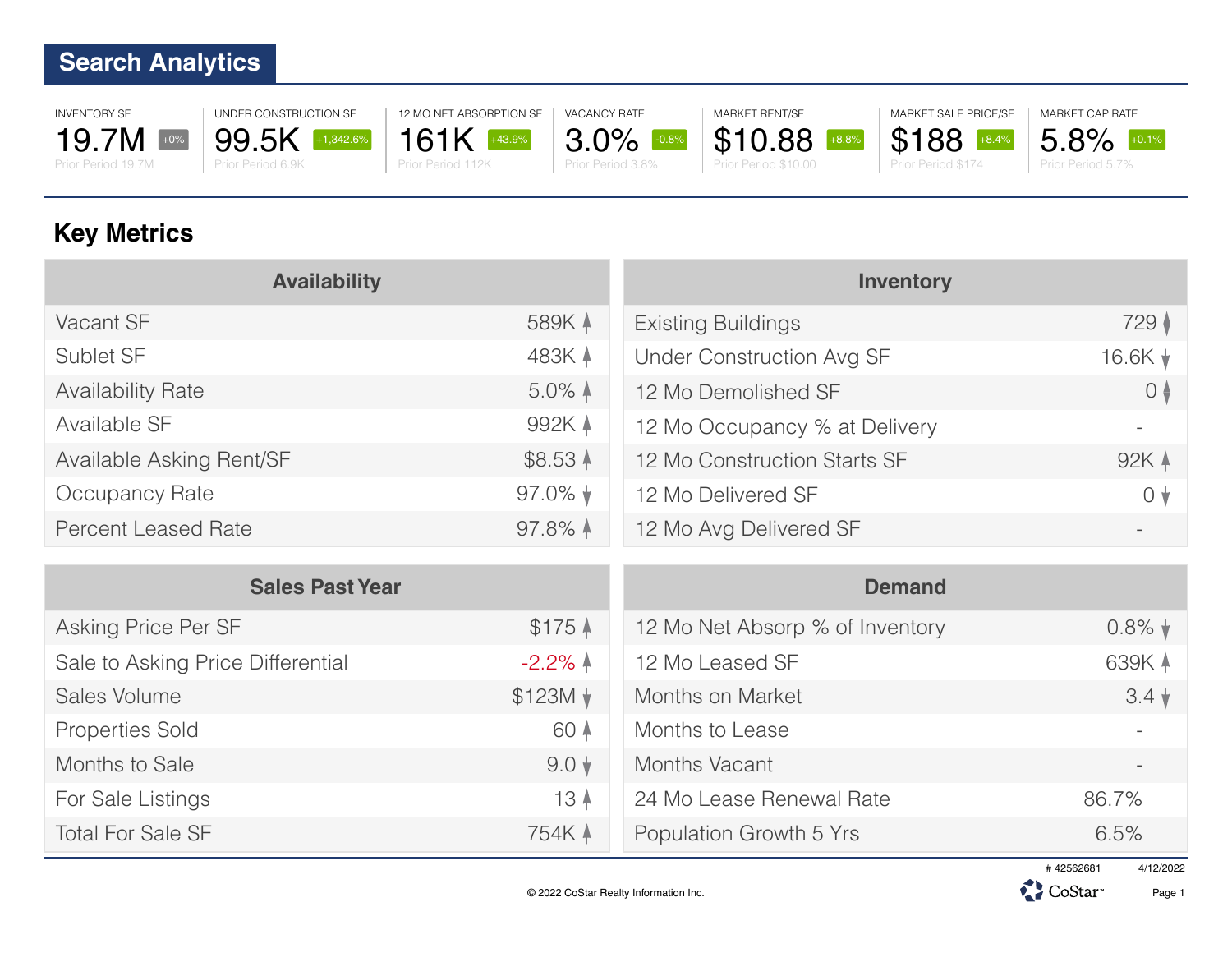#### **Key Performance Indicators**



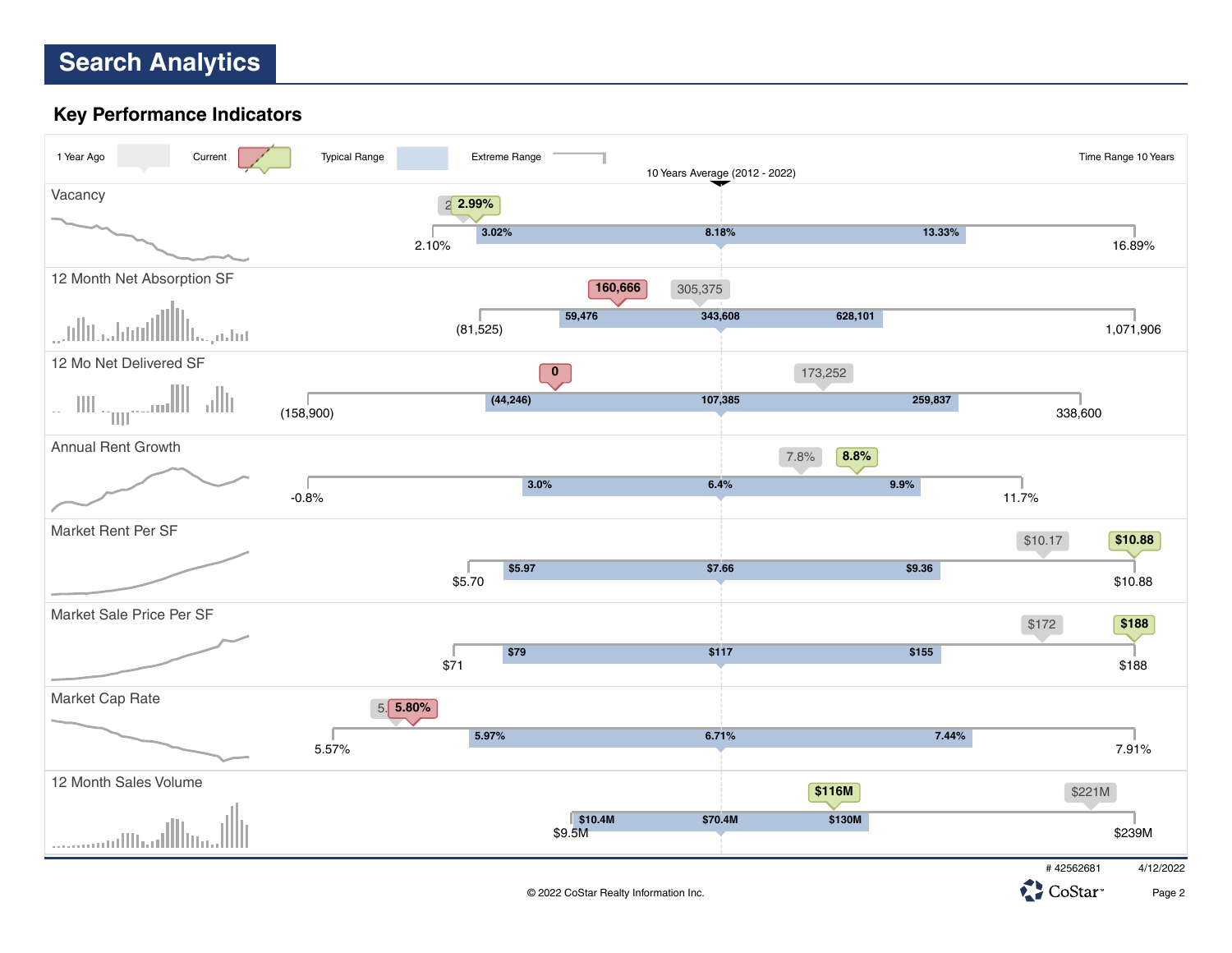





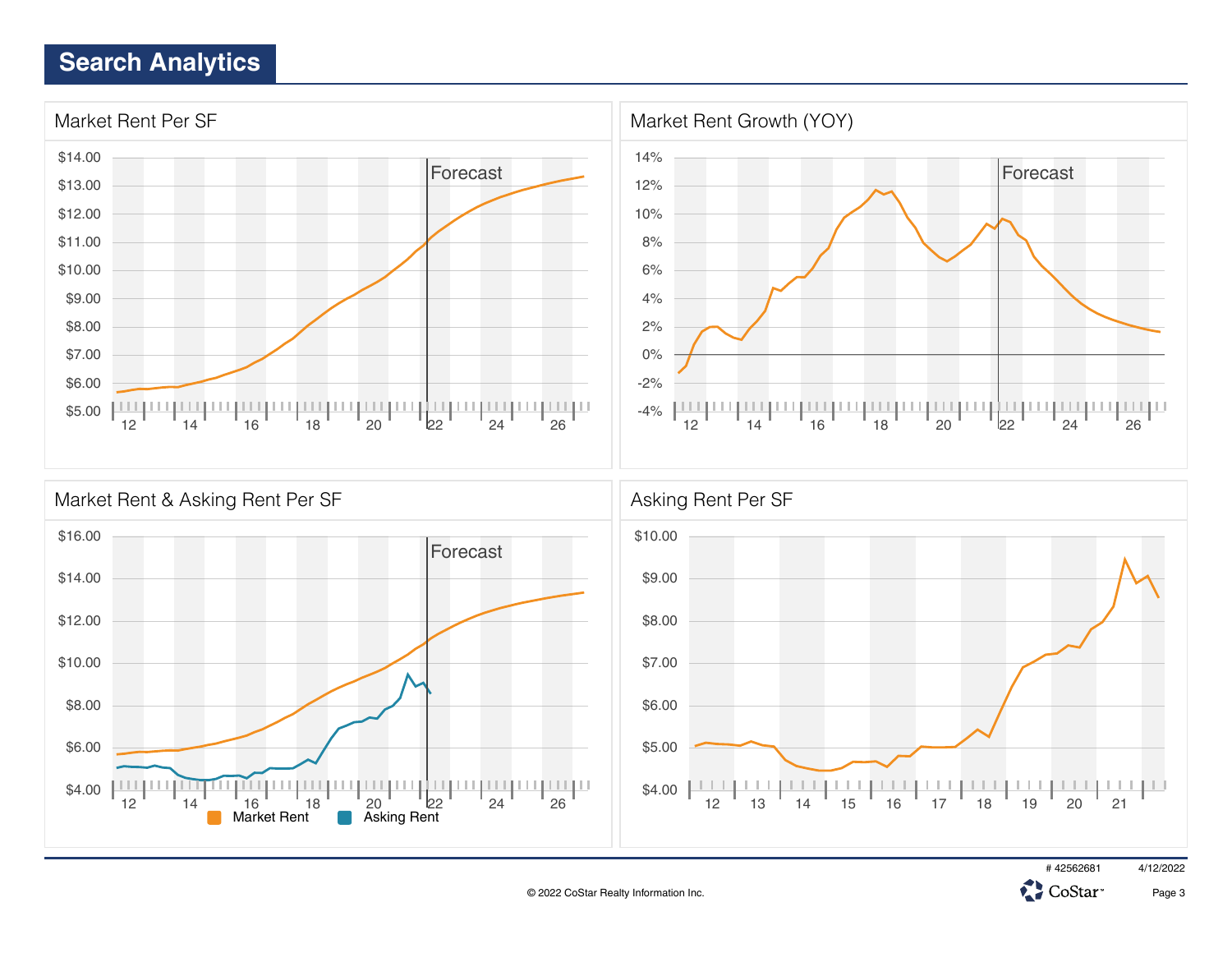

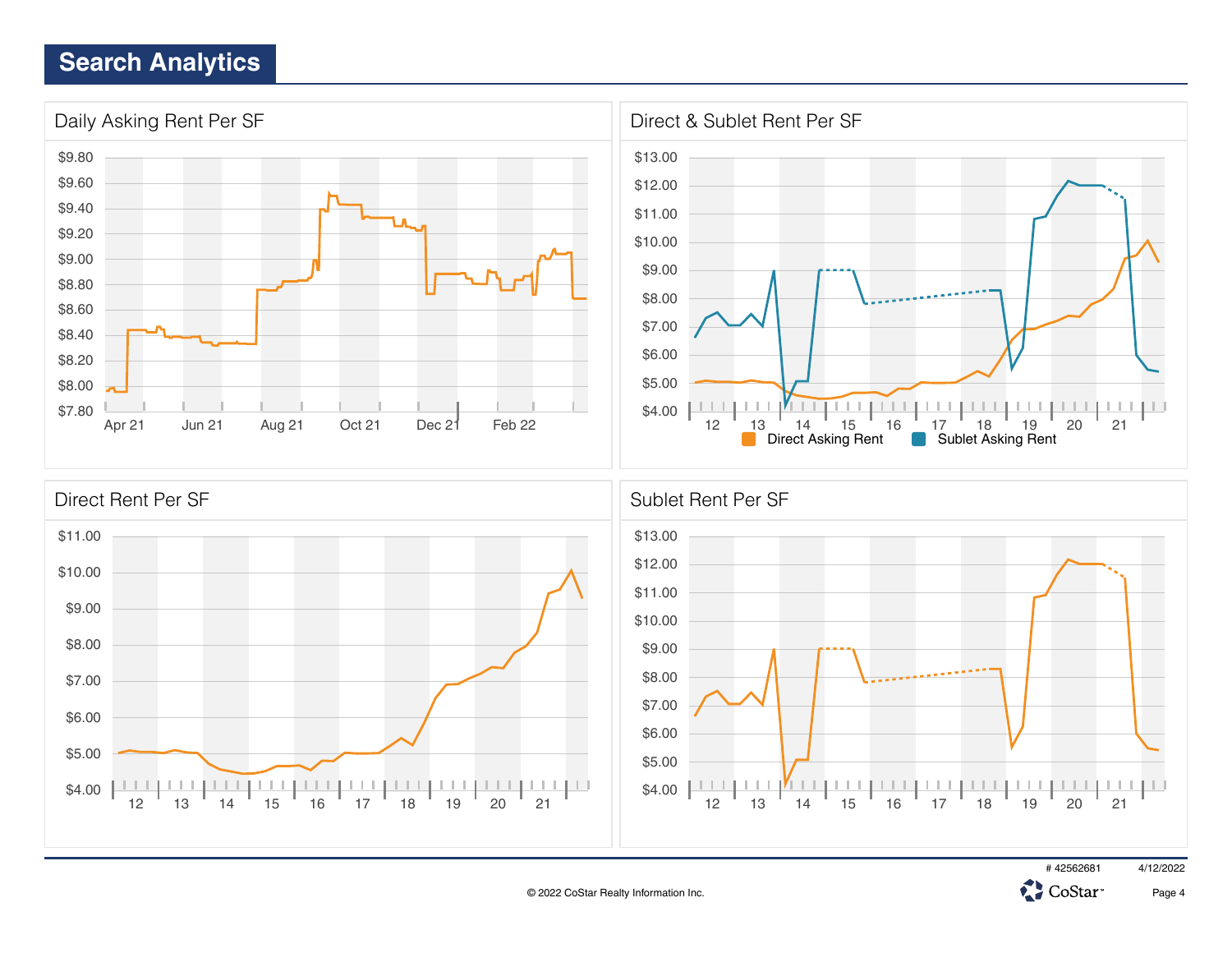







Page 5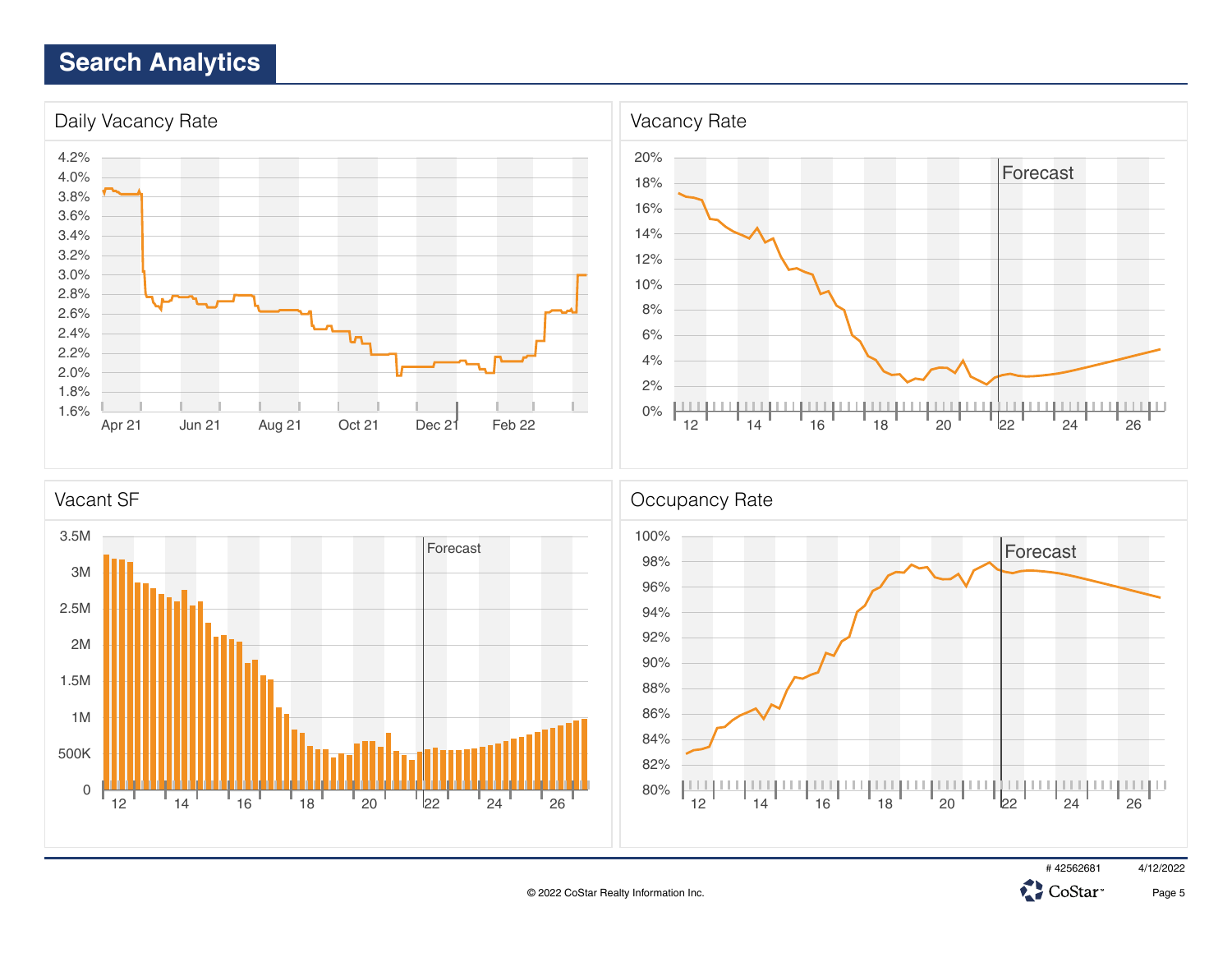



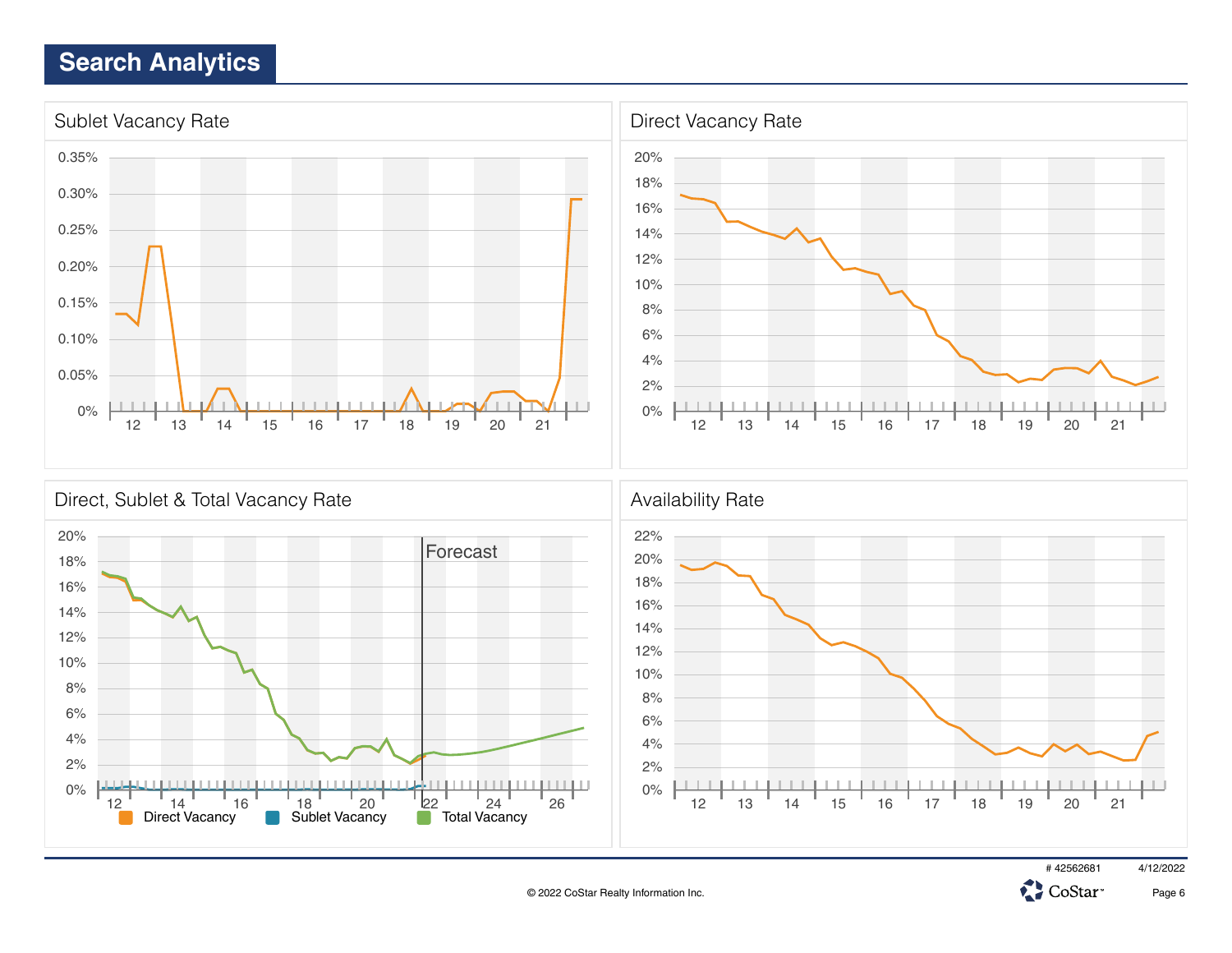0

 $12$   $14$   $16$   $18$   $20$   $22$   $24$   $24$   $26$ <br>Available SF **C** Vacant SF





0%

# 42562681 4/12/2022 CoStar<sup>®</sup>

12 1<u>3</u> 14 15 16 17 18 19 20 21

Percent Occupied - All Time Average

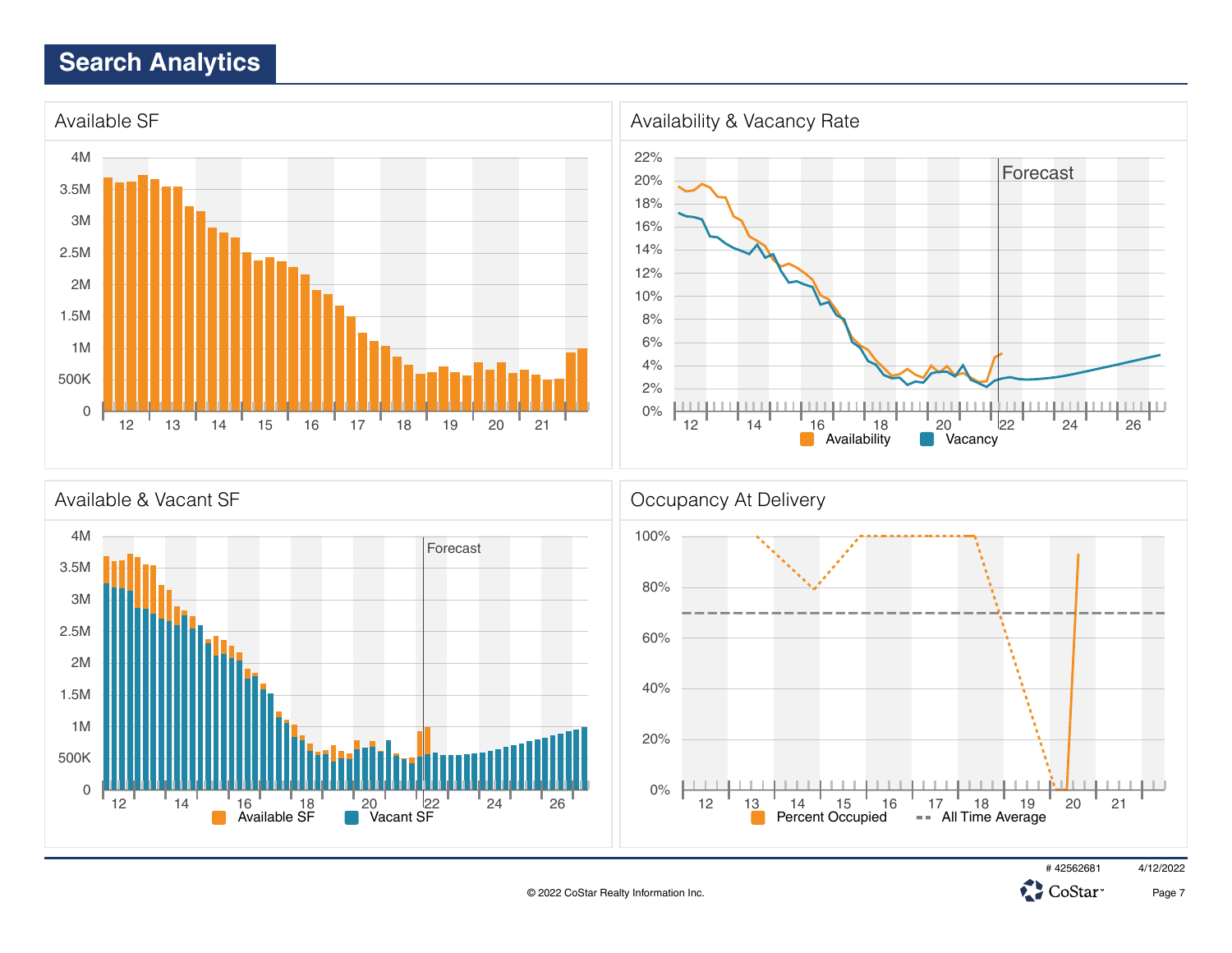

© 2022 CoStar Realty Information Inc.

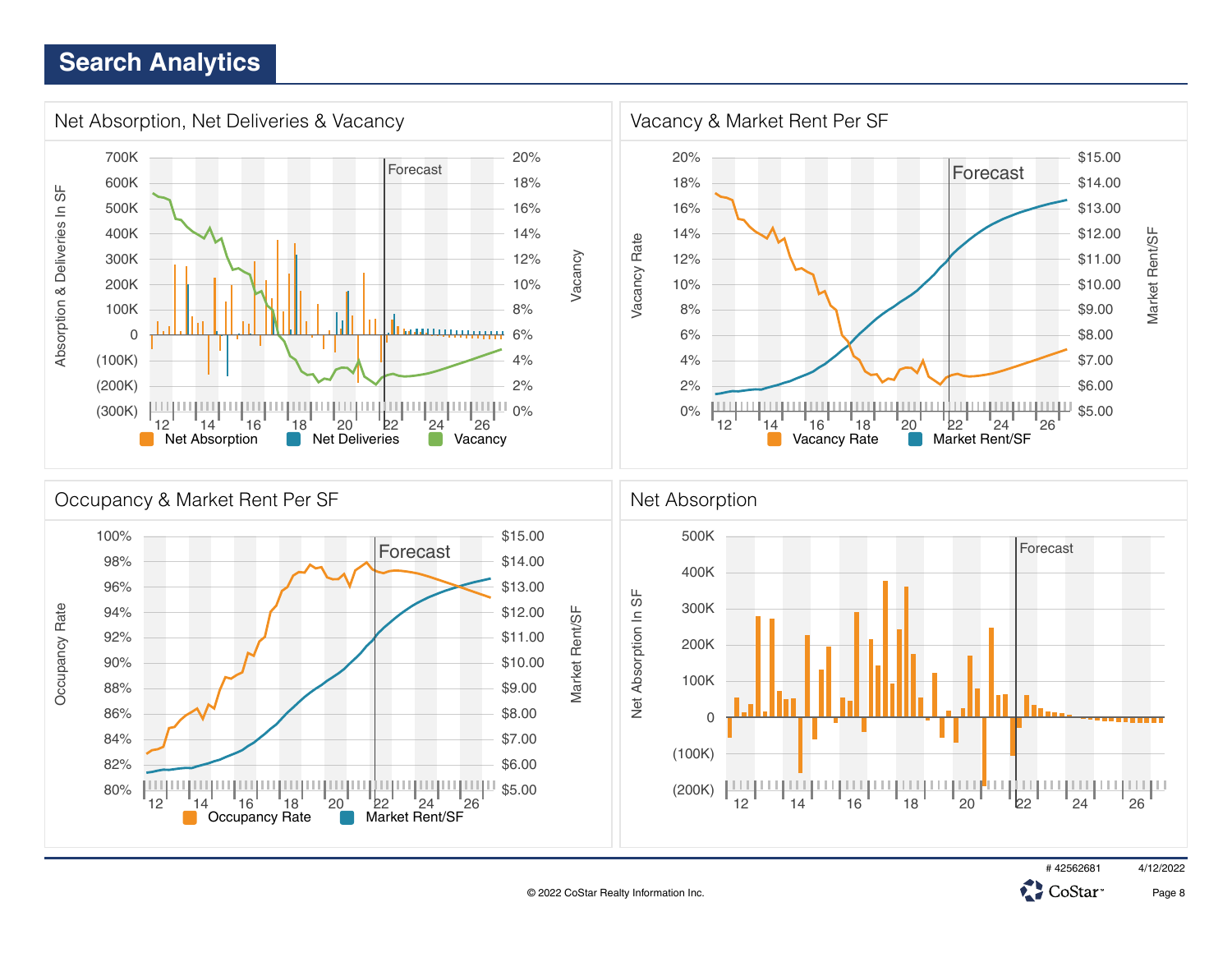



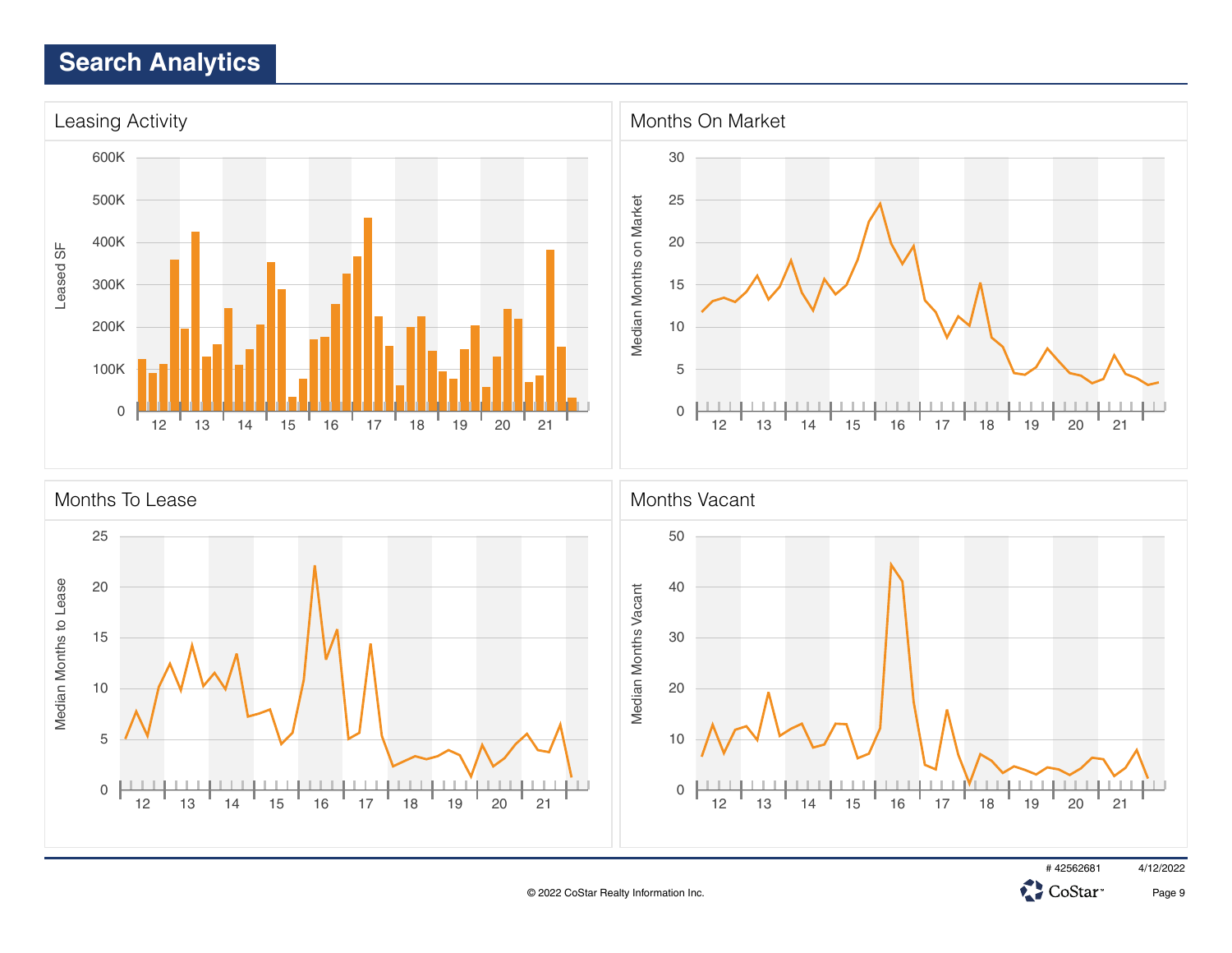





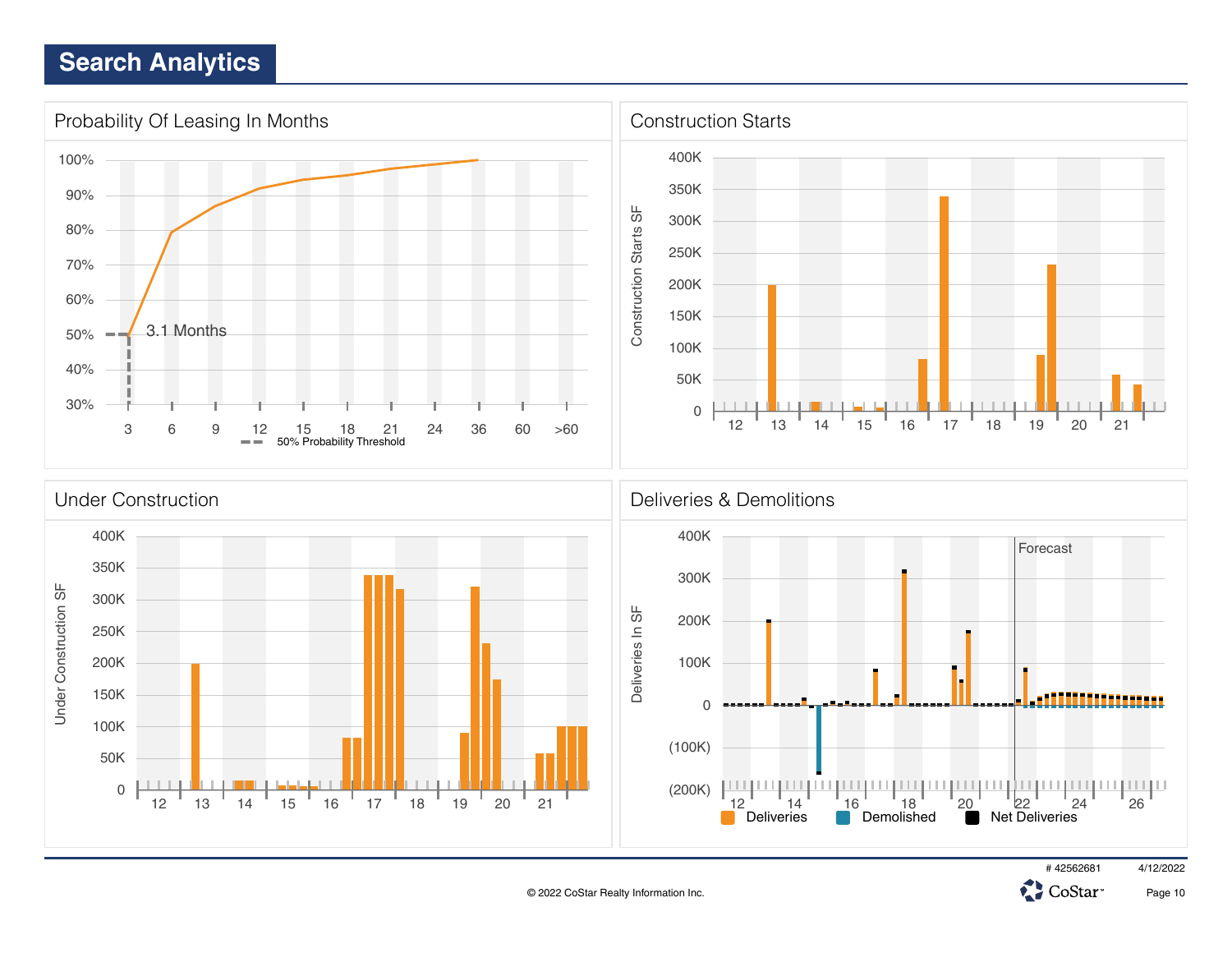



# 42562681 4/12/2022

CoStar

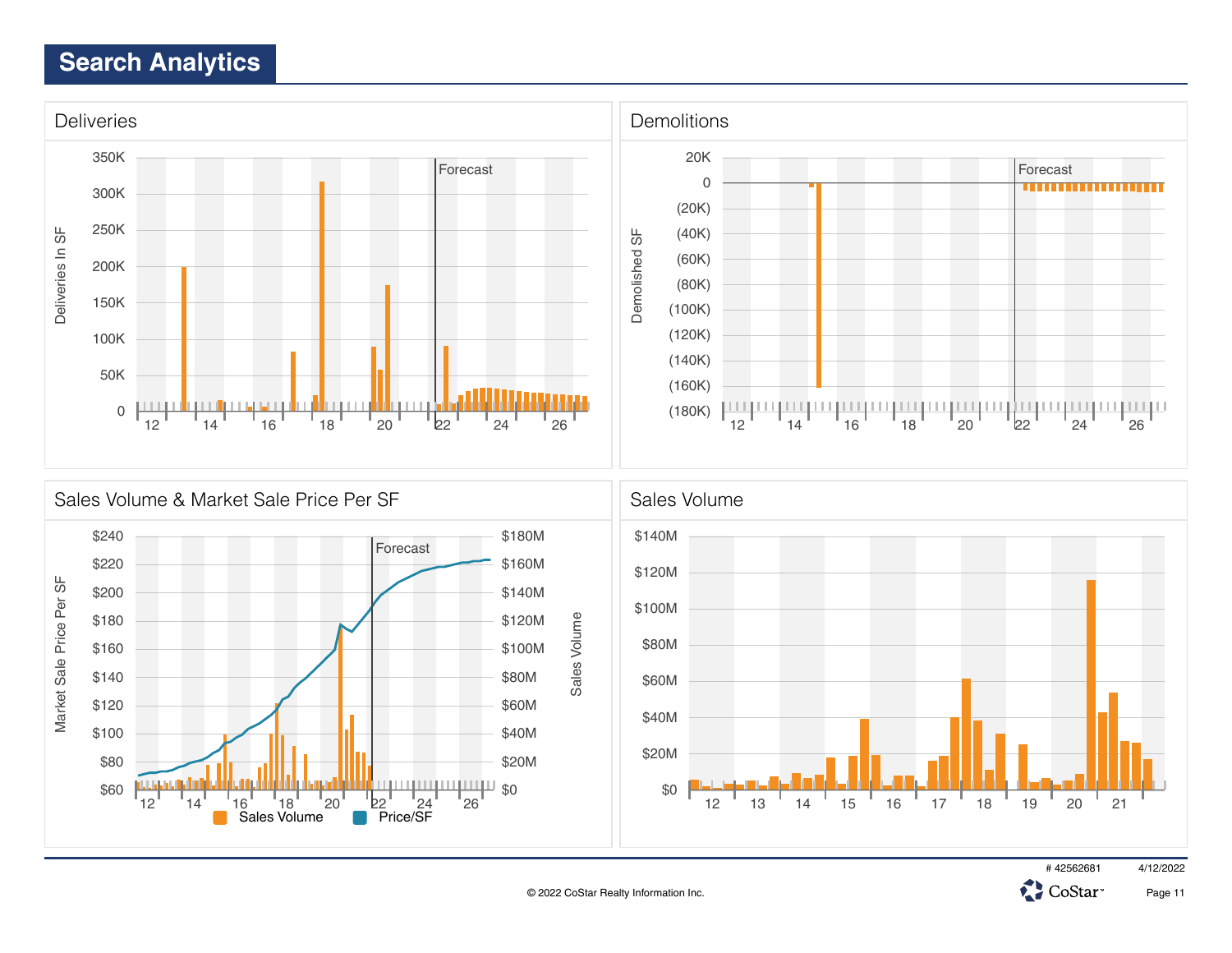





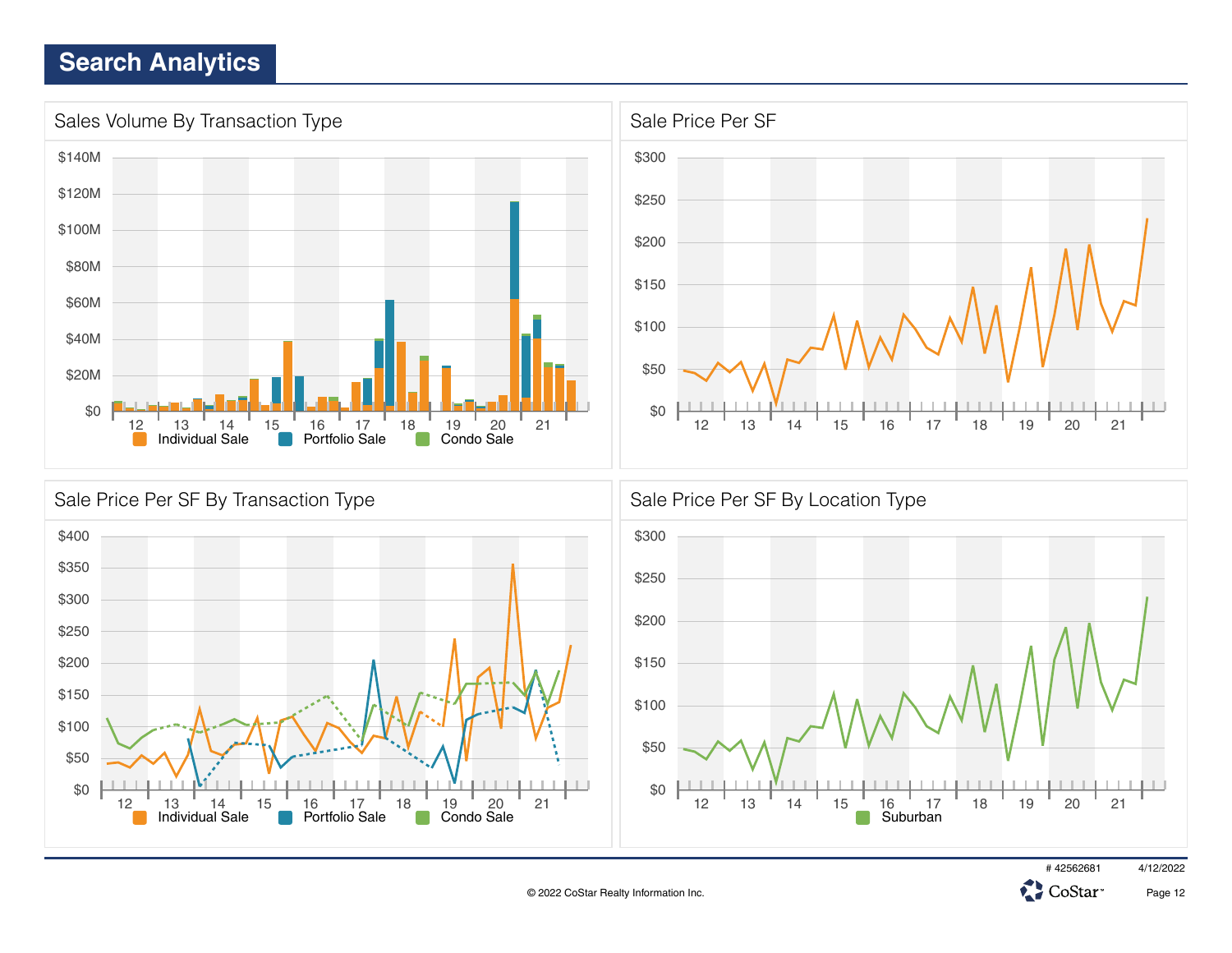



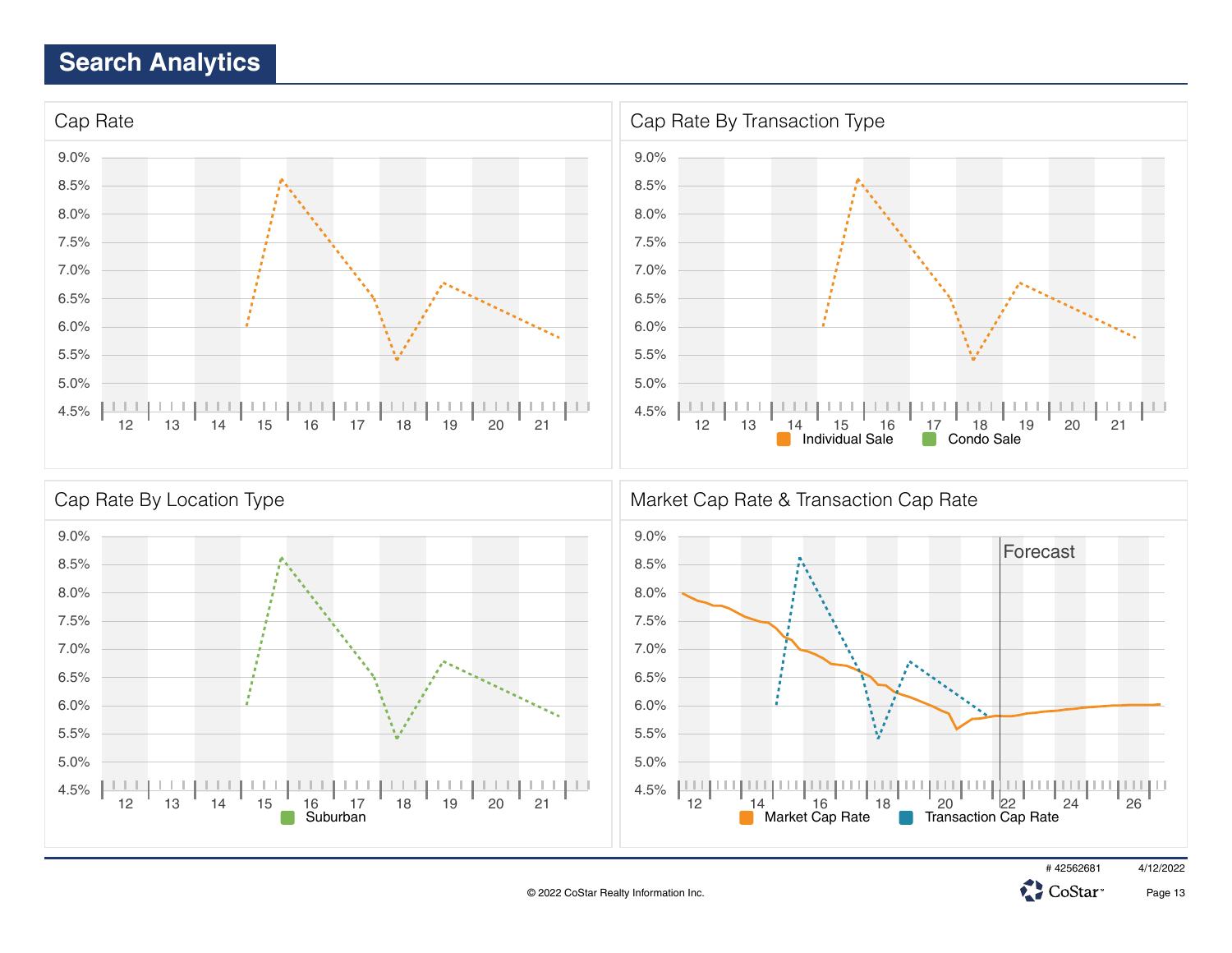

# 42562681 4/12/2022

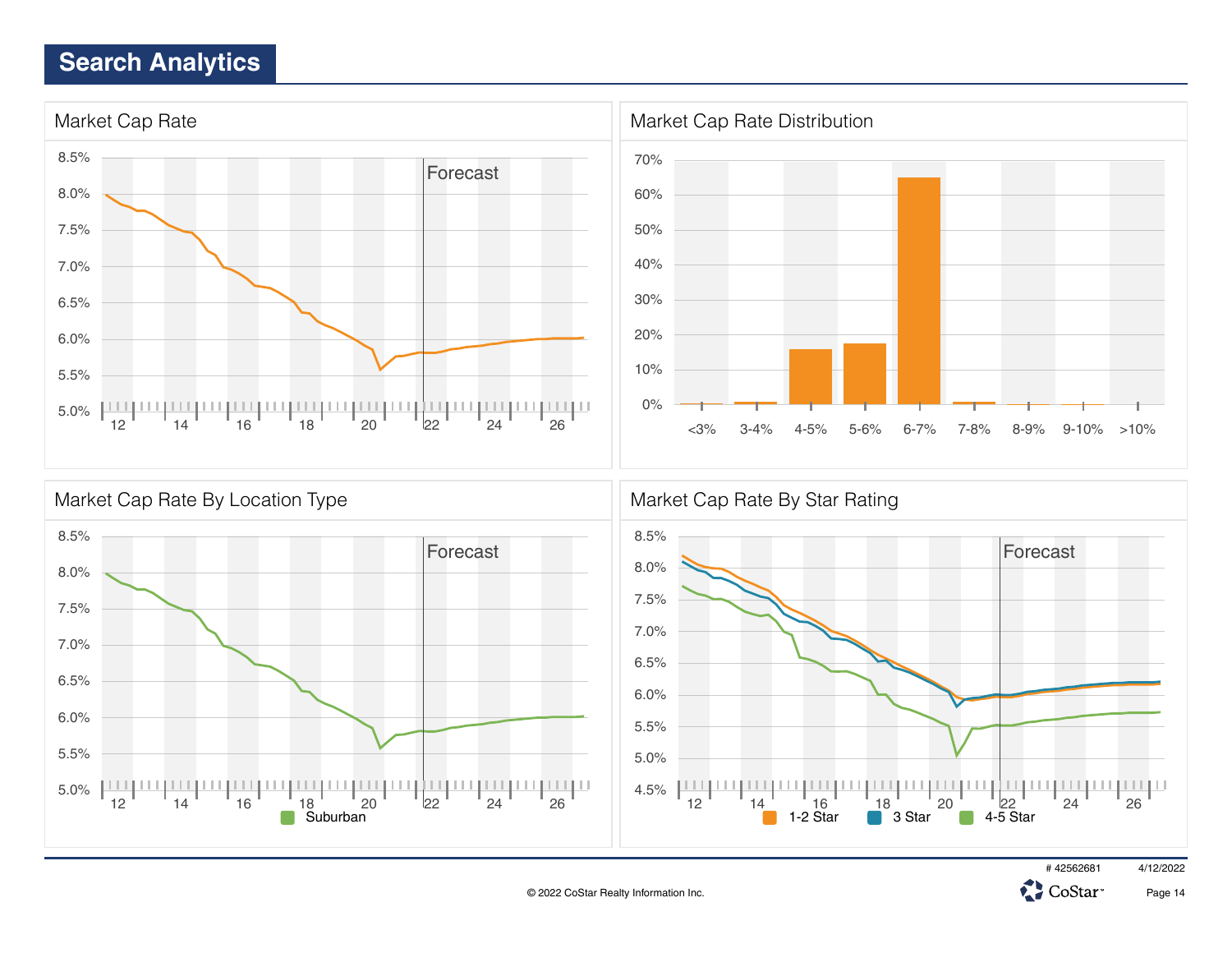







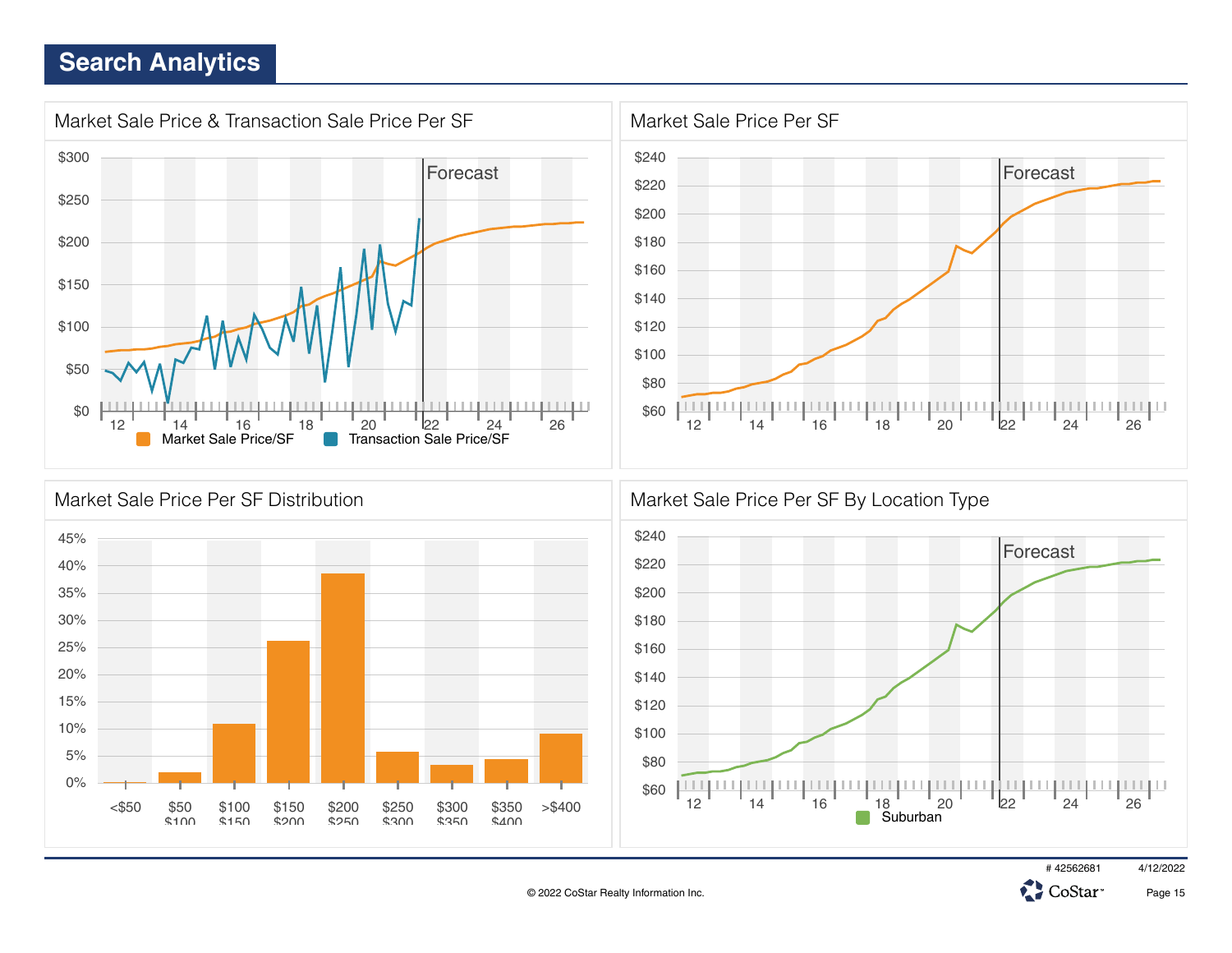

# 42562681 4/12/2022

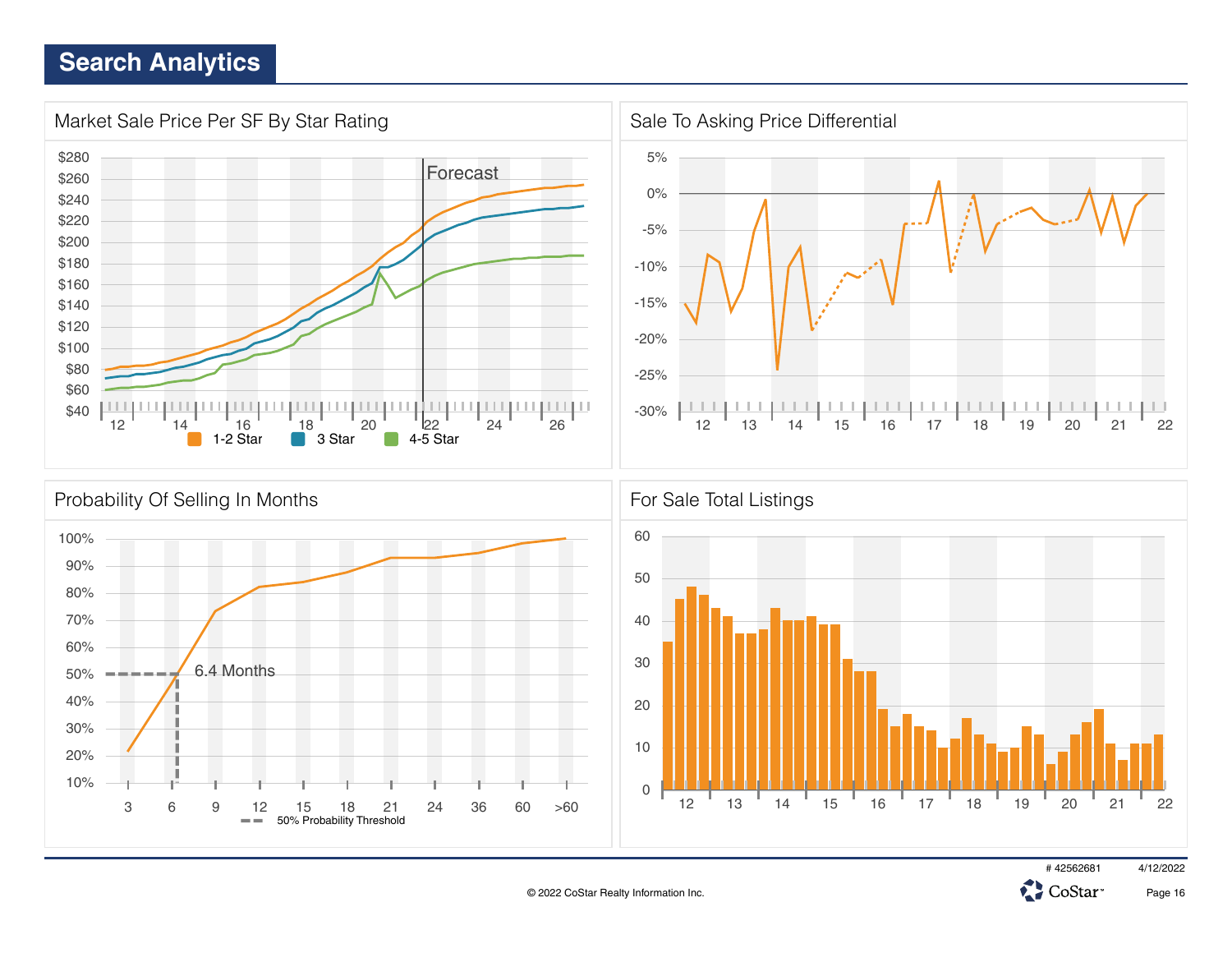



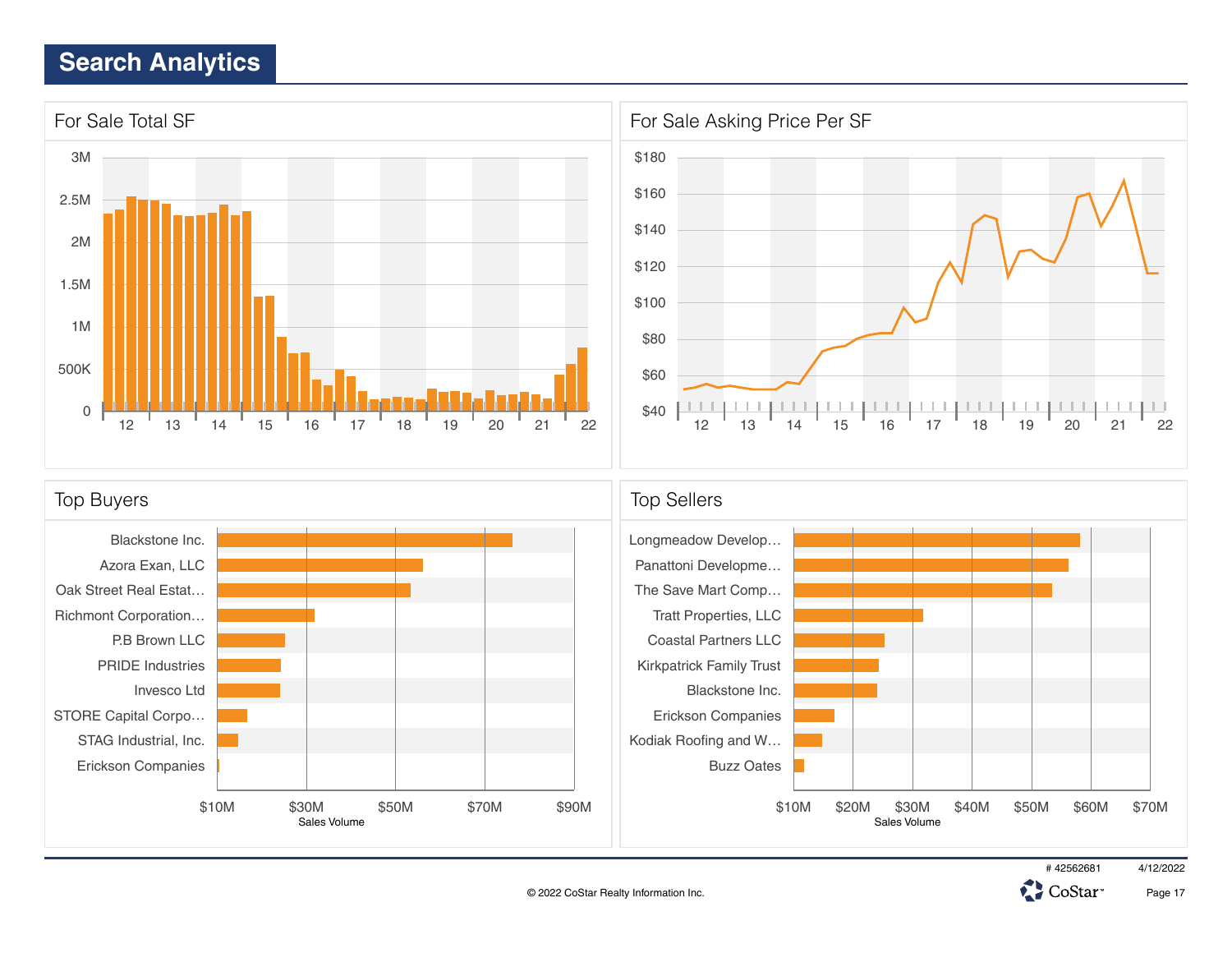

CoStar<sup>®</sup>

Page 18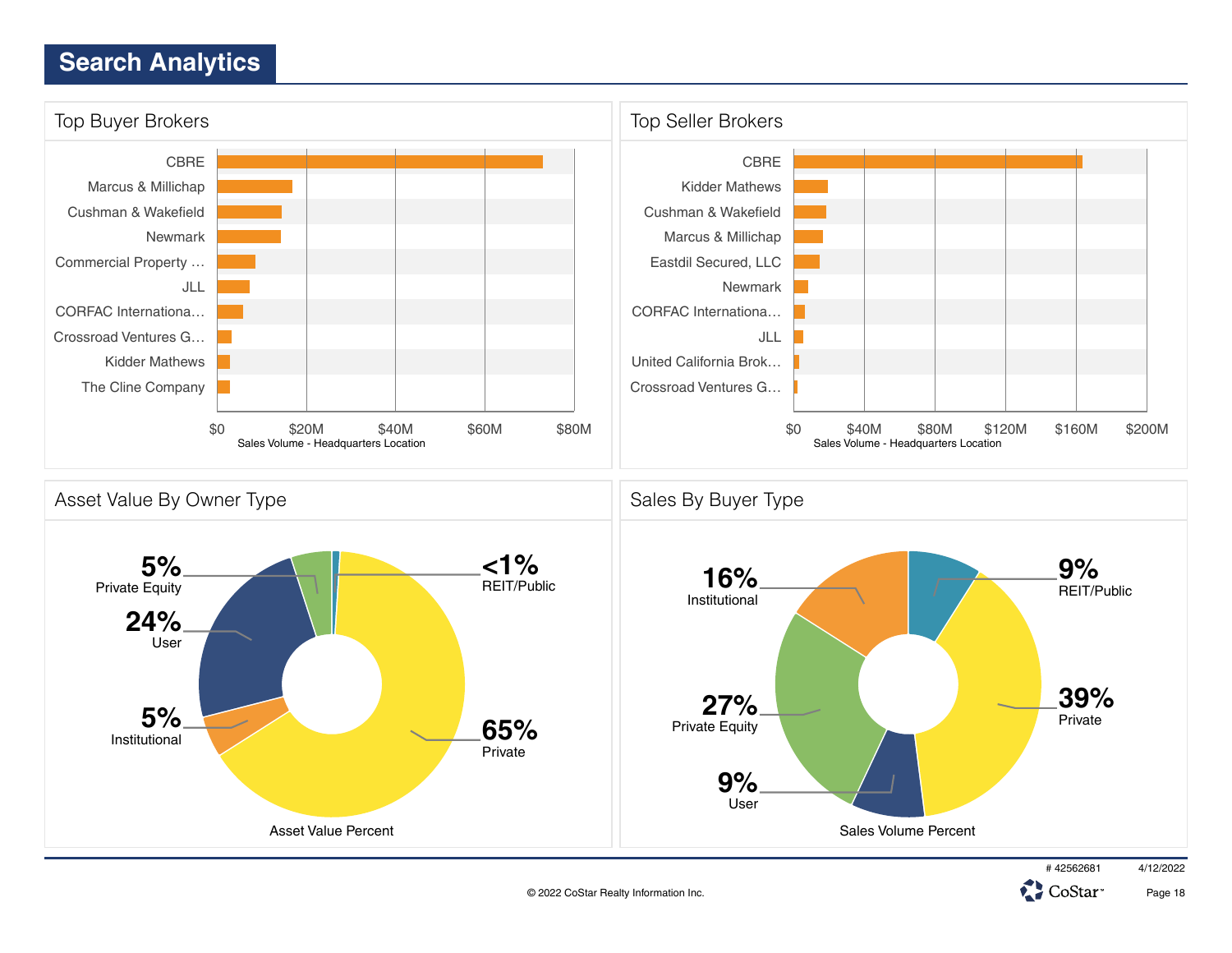

# 42562681 4/12/2022



Page 19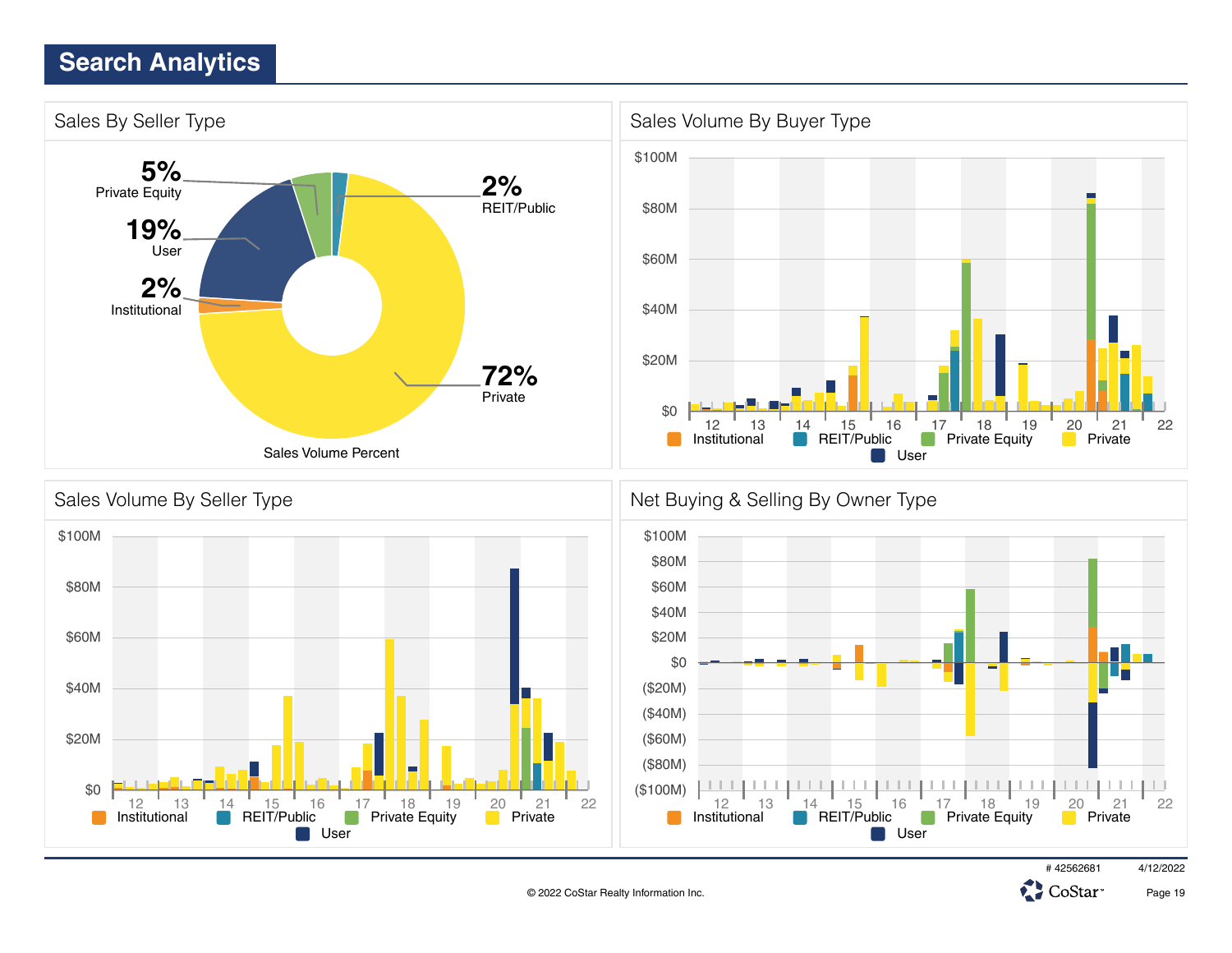

# 42562681 4/12/2022

Page 20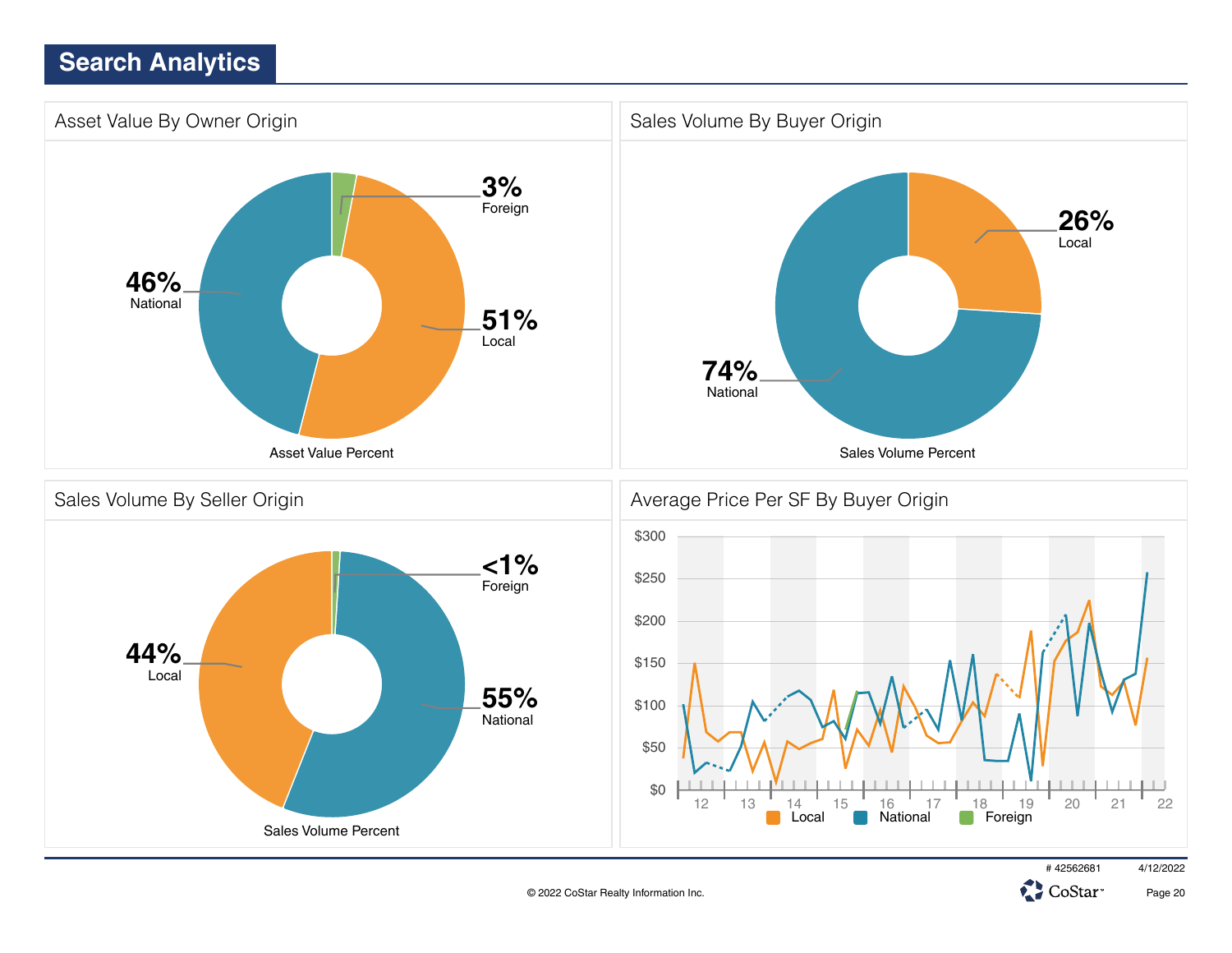